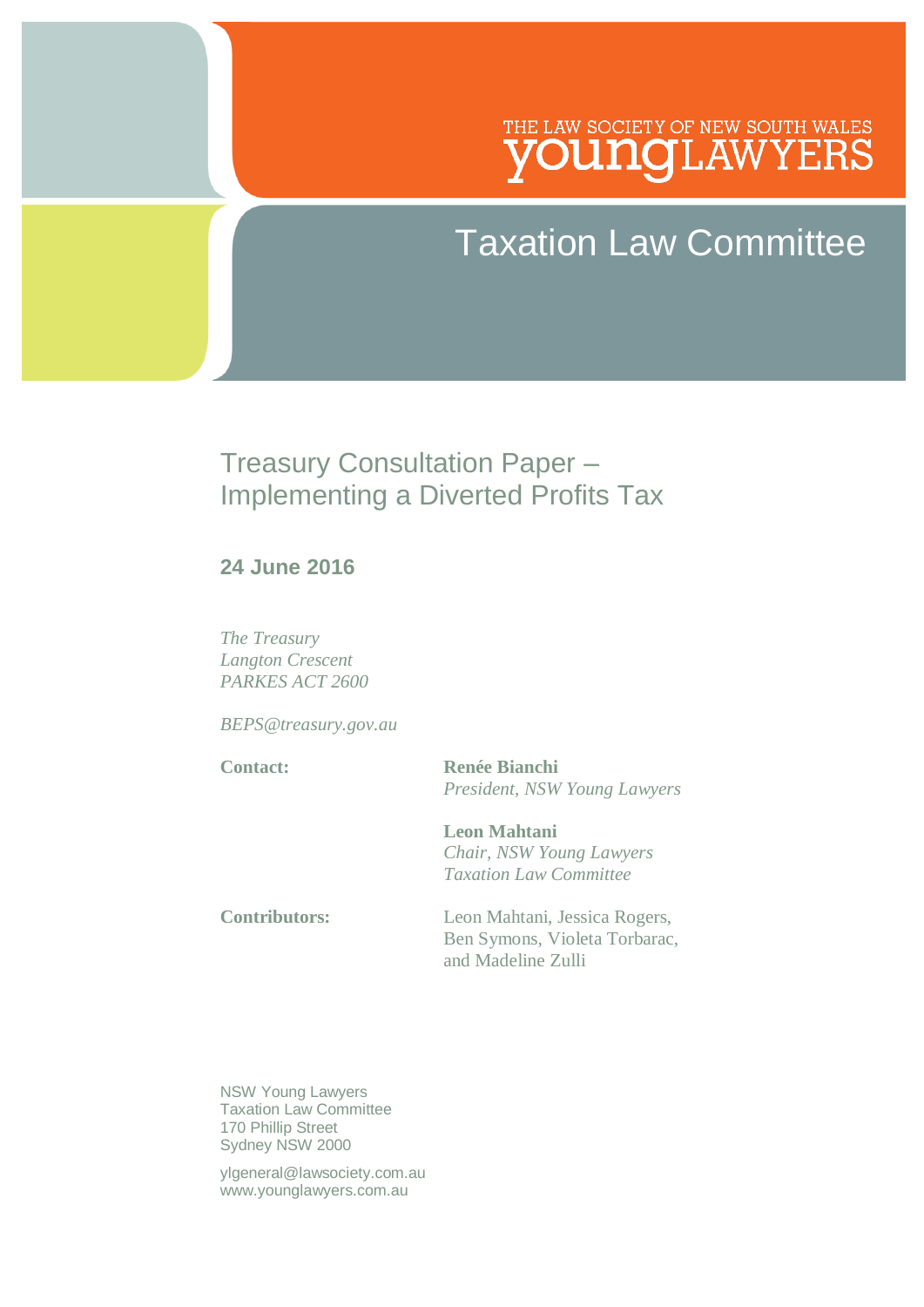### **NSW Young Lawyers**

NSW Young Lawyers is a division of The Law Society of New South Wales. NSW Young Lawyers supports practitioners in their professional and career development in numerous ways, including by encouraging active participation in its 16 separate committees, each dedicated to particular areas of practice. Membership is automatic for all NSW lawyers under 36 years and/or in their first five years of practice, as well as law students. NSW Young Lawyers currently has over 15,000 members.

The NSW Young Lawyers Taxation Law Committee (the Committee) consist of young practitioners from NSW who share an interest in, and passion for, taxation law. The Committee represents a group of emerging legal practitioners who will be at the forefront of tax planning advice and tax disputes over the coming years.

### **Summary of Recommendations**

The Committee submits that the introduction of the Diverted Profits Tax (**DPT**) could have the effect of discouraging foreign investment in Australia, particularly in so far as it affects non tax-driven structures. To ensure the DPT strikes the right balance, further consideration needs to be given to various elements such as the concepts of 'nontax financial benefit', the 'insufficient economic substance' test and how the DPT may interact with the existing transfer pricing provisions.

This submission is broken up into two parts. Part 1 addresses some of the concepts raised in the Consultation Paper such as 'non-tax financial benefits' and the 'insufficient economic substance test' and Part 2 provides some general comments regarding the administration of the proposed DPT.

NSW Young Lawyers Taxation Law Committee 170 Phillip Street Sydney NSW 2000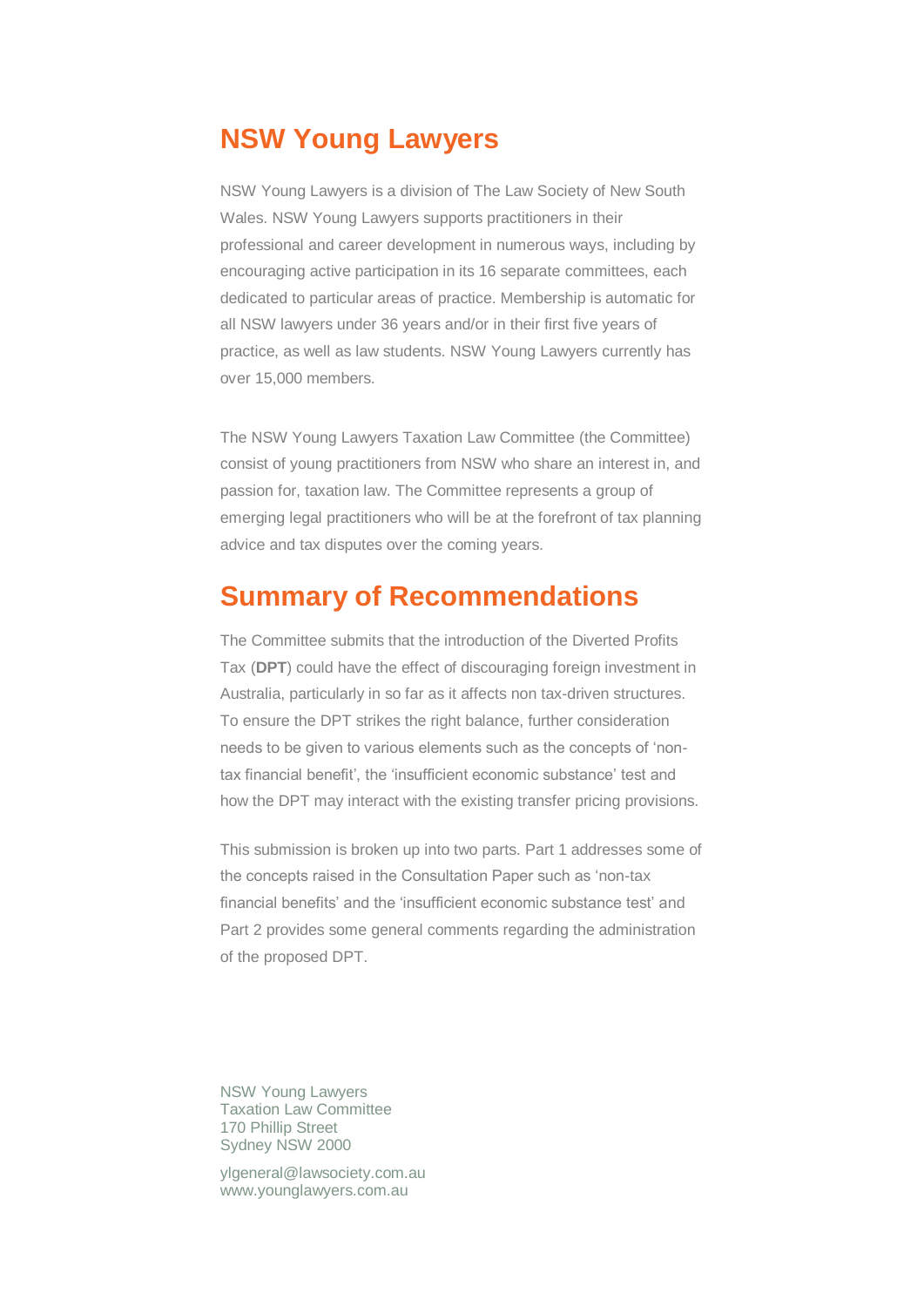## **1. 'Non-tax financial benefit' and 'insufficient economic substance'**

#### **1.1 Non-tax financial benefit**

The DPT is based upon the concept of 'insufficient economic substance', which in turn relies on a comparison between the non-tax financial benefit of a transaction and the financial benefit of the tax reduction. However, the Consultation Paper provides little guidance as to what constitutes a *non-tax financial benefit* of a transaction, nor how such benefits are to be weighed by the Commissioner when issuing a DPT assessment. The Consultation Paper suggests that the Commissioner will have significant discretion in applying this criterion. There are many non-tax reasons for why businesses are structured in certain ways, such as for asset protection and risk mitigation. The proposal tends to suggest that such valid business decisions, often resulting from legal advice that is subject to legal professional privilege, are not relevant when transactions are assessed under the proposed DPT. This is highlighted in the example provided in Appendix B.3 of the Consultation Paper.

This example, where the tax mismatch test is met, involves an investment by Parent Co in Foreign Co. Foreign Co acquires intellectual property, which it then leases to Australia Co. The Commissioner considers the intellectual property should be owned within the operating entity of Australia Co (not Foreign Co) and on this basis considers the transaction to be 'artificial and contrived'. As such the Commissioner therefore has the discretion to apply DPT.

NSW Young Lawyers Taxation Law Committee 170 Phillip Street Sydney NSW 2000 If we take the example at Appendix B.3 and alter some of the facts, the potentially adverse application of the DPT to legitimate business strategies and structures can be illustrated. Assume Parent Co is a foreign cash rich entity which holds passive investments. Parent Co has heard of a new patent in which it wants to invest as it believes the potential for future returns from its exploitation are greater than the associated investment risks. Parent Co wants to not only buy the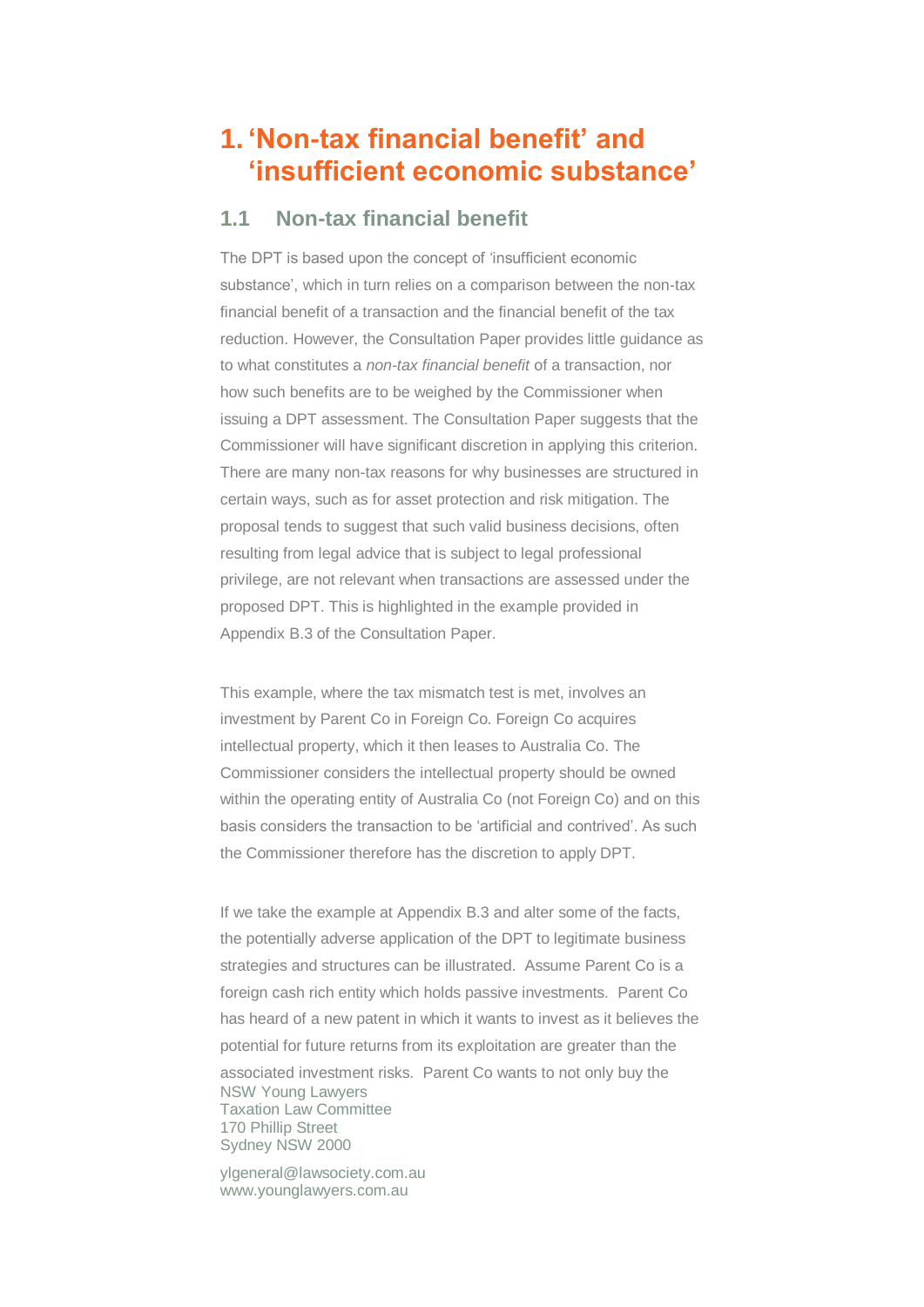patent but also produce the patented product in Australia. It also would like the option to sell the patent and the manufacturing arm either together or separately.

Based on advice, Parent Co sets up Foreign Co in the same country in which the patent is registered and injects \$300M into Foreign Co through the purchase of its shares. Foreign Co uses the \$300M cash to buy the patent in its own name. Parent Co also set up a separate manufacturing company in Australia (Australia Co) which is owned by Parent Co. Australia Co and Foreign Co then enter into a patent lease for \$30M per annum. In setting up this structure, Parent Co is told this structure provides:

- asset protection
- confines business risks (such as warranty, defects and negligence claims) associated with production
- flexibility for Parent Co to sell Foreign Co and Australia Co separately or together.

In Appendix B.3, the Commissioner does not take into consideration any of these possibilities. One important point to note is that often the above structures are implemented after consultation with legal and other professionals. If such factors can be used to provide sufficient economic substance to a transaction, then potential threats to taxpayer confidentiality and privilege need to be addressed.

#### **1.2 'Insufficient economic substance test' and the 'diverted profits amount'**

The second requirement of the proposed DPT is whether the transaction has sufficient economic substance. The Consultation Paper notes that the determination of 'insufficient economic substance' will be based upon whether it is reasonable to conclude,on the information available to the Commissioner at the time, that the transaction was entered into to secure the tax reduction. The three examples provided in the Consultation Paper do not have any

NSW Young Lawyers Taxation Law Committee 170 Phillip Street Sydney NSW 2000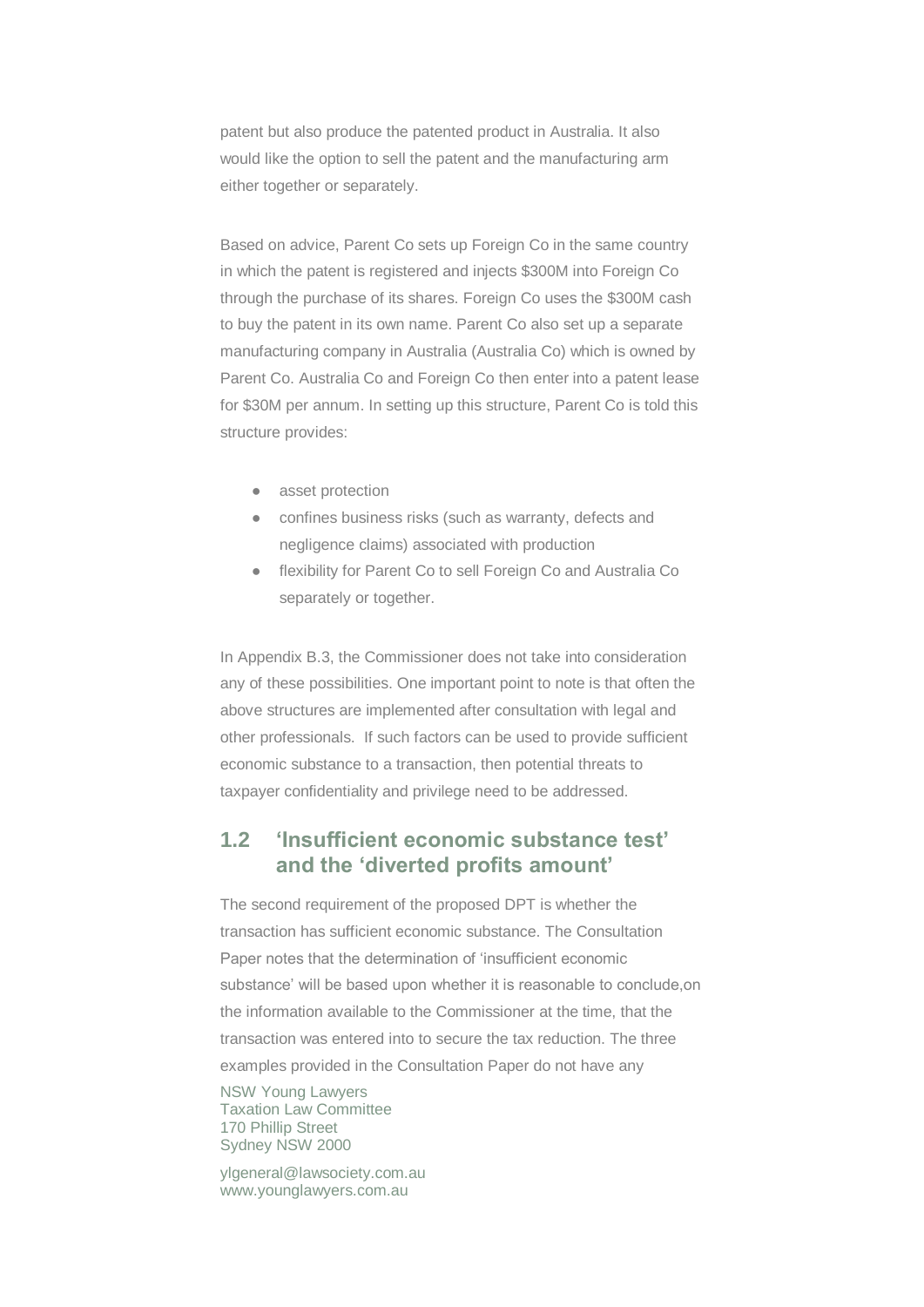meaningful analysis as to whether the transaction has insufficient economic substance. It is unclear whether the 'insufficient economic substance' test will be similar to the 'principal purpose test' under the Multi-Lateral Anti-Avoidance Law (**MAAL**) or a dominant purpose test under the general anti-avoidance provisions contained in Part IVA of the *Income Tax Assessment Act 1936* (Cth).

By way of example, the 'insufficient economic substance' test in the UK DPT requires a comparison to be made between the value of the tax deduction resulting from an economic mismatch outcome and any other benefit that flows from the transaction or series of transactions in question. The UK DPT also requires consideration of the economic value contributed to the transactions by the relevant parties in terms of the functions and activities of the entity's staff. If under these tests the value of the tax reduction exceeds other financial benefits, the insufficient economic substance test is met.

As the Consultation Paper does not adequately address how the 'insufficient economic substance' test will be met, the Committee submits that preferably the drafting of the legislation or, at least ATO guidance, should provide taxpayers with sufficient certainty as to the application of the 'insufficient economic substance test' and the factors the Commissioner will consider 'reasonable' to support a conclusion that the test is met.

There is also little guidance on how the Commissioner will calculate the 'diverted profits amount' where it considers that an arrangement has insufficient economic substance, or what further substantiation or information provided by a taxpayer to the Commissioner may be acceptable to reduce a diverted profits amount on which a DPT assessment is calculated. The Consultation Paper alludes to the fact that a taxpayer may substantiate diverted profits using a transfer pricing methodology, but there is no guidance as to what the Commissioner may consider acceptable in terms of such a methodology. Further guidance would assist in respect of this matter,

NSW Young Lawyers Taxation Law Committee 170 Phillip Street Sydney NSW 2000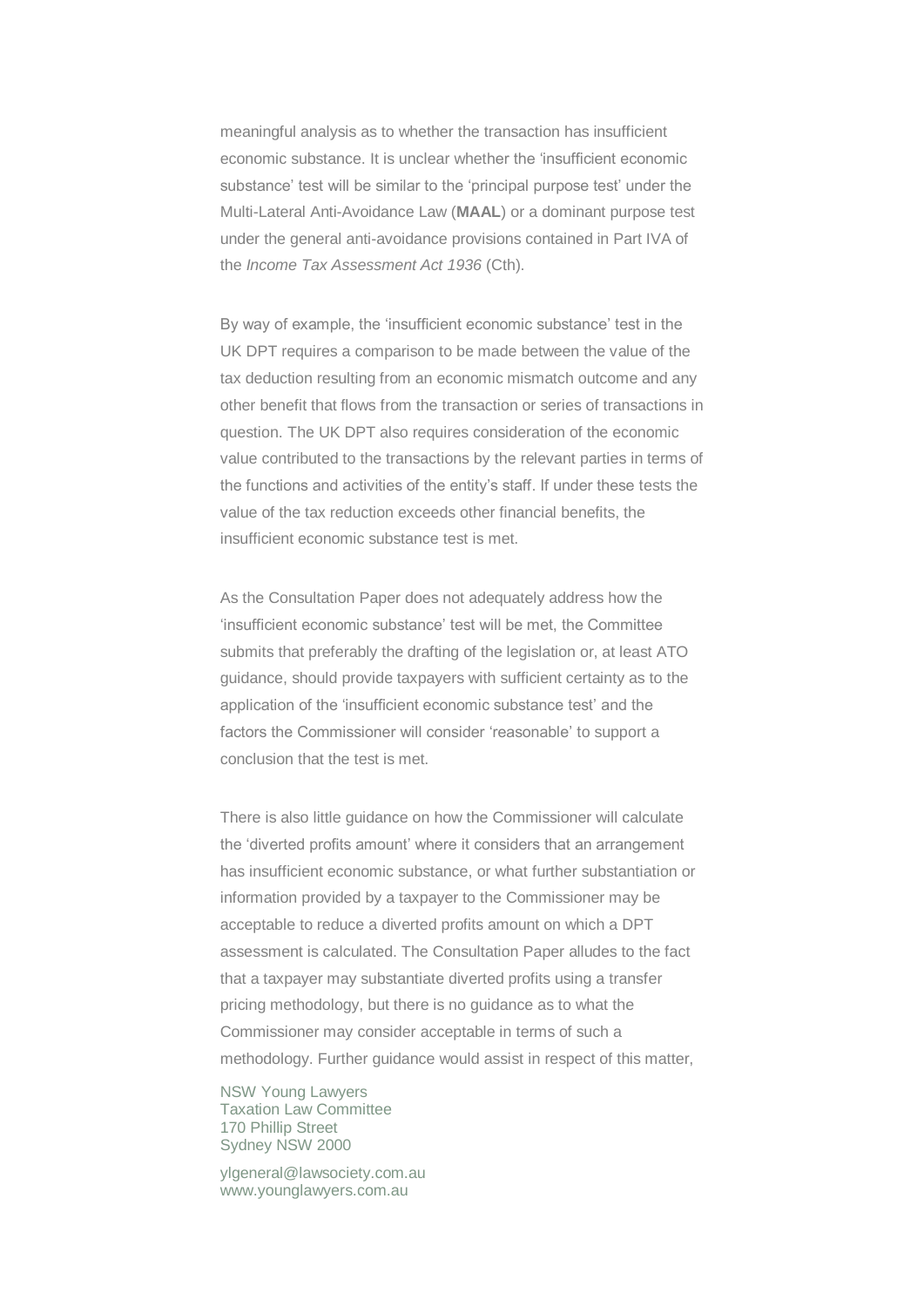particularly in relation to how profits should be attributed to intangibles and how they should be valued.

#### **1.3 Interaction with existing transfer pricing regime**

The Committee notes that that there may be considerable interaction between the DPT and the existing transfer pricing regime. Specifically, paragraph 15 of the Consultation Paper notes that it is envisaged that the DPT will equip the Commissioner with more options to 'reconstruct the alternative arrangement'. The Committee submits that further consideration will need to be given to this interaction because the issuing of a DPT assessment could circumvent the use of existing transfer pricing rules by 'persuading' taxpayers to amend assessments on transfer pricing grounds so as to avoid the imposition of a penalty rate of tax where perhaps their arrangements would not fall foul of the transfer pricing rules.

#### **1.4 Interaction with Double Tax Agreements**

Another potential issue which requires further consideration is how the DPT may interact with Australia's obligations under existing double tax agreements, that is, it may be that the taxing of diverted profits is contrary to provisions contained in double taxation treaties which Australia has entered into with other countries. That is, it could result in Australia taxing amounts, which are taxable in a foreign jurisdiction which a treaty prevents it from taxing. This was not an issue noted in the Consultation Paper and the Committee raises it as point for further consideration.

#### **1.5 Exclusions**

The UK DPT contains a number of specific exemptions so that there is no tax mismatch outcome where the mismatch results from transactions with charities, pension schemes, a person that is exempt from tax by virtue of sovereign immunity or certain types of investment

NSW Young Lawyers Taxation Law Committee 170 Phillip Street Sydney NSW 2000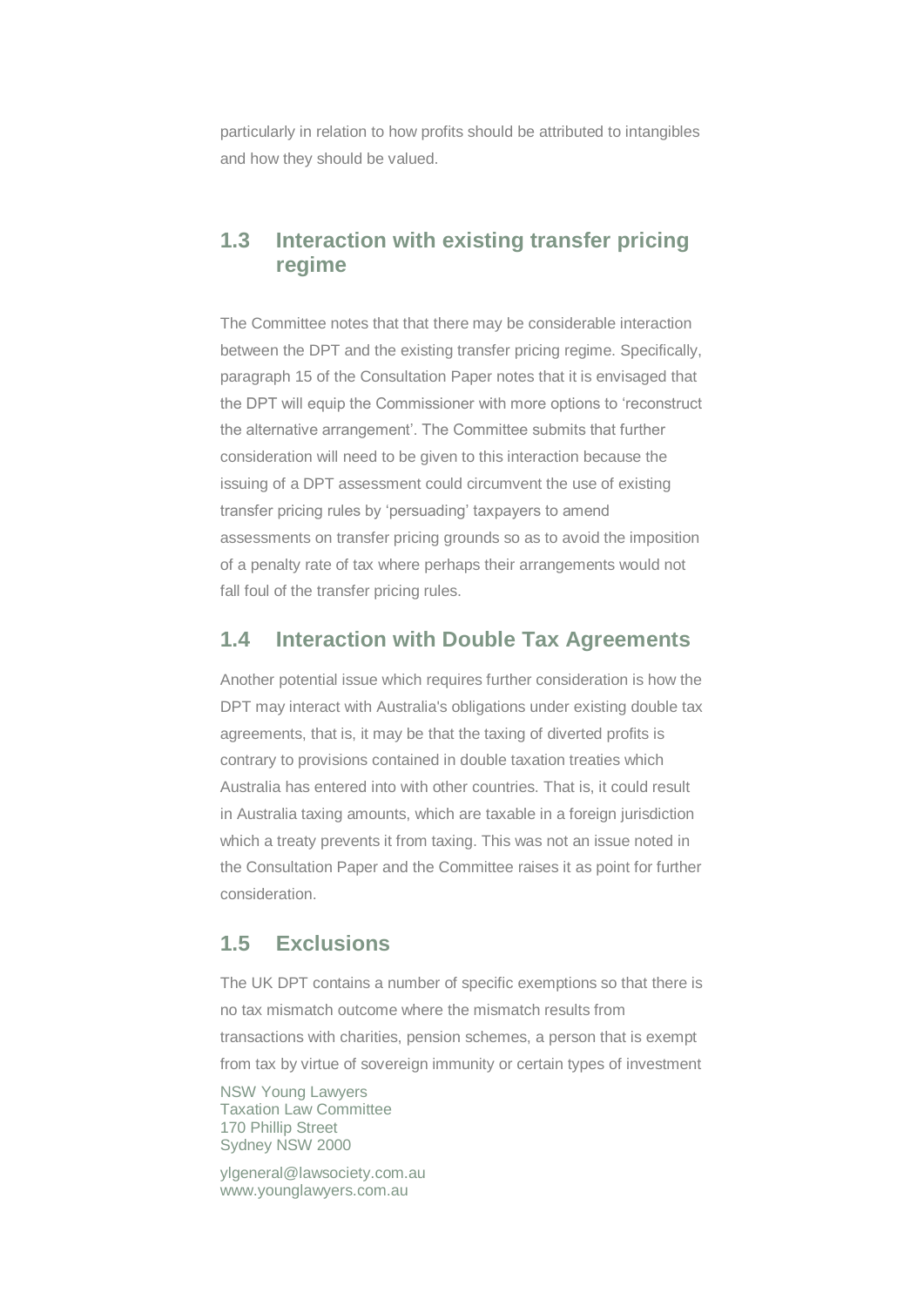funds. The Committee submits that these are important exemptions which should be considered during the process of drafting the legislation.

The Committee submits that further consideration will need to be given to the content of both the concept of a non-tax financial benefit and the 'insufficient economic substance' test and how these rules may interact with the existing transfer pricing regime prior to the legislation being drafted.

### **2. Administrative Issues**

Paragraphs 37 to 40 of the Consultation Paper describe the DPT assessment process. Whilst at first blush, some of the suggestions regarding DPT assessments appear quite onerous, on a closer examination, the Committee considers that these suggestions are broadly reasonable, albeit heavily weighted in favour of the Commissioner.

#### **2.1 Option to amend**

The option available to entities during the DPT review period to amend their assessment to reflect the 'diverted profits amount' with the standard 30% rate of tax payable is a good measure to foster compliance in the preparation of returns going forward.

#### **2.2 Review of decisions**

NSW Young Lawyers Taxation Law Committee 170 Phillip Street Sydney NSW 2000 The 12 month review period prior to a taxpayer having a right to review a DPT assessment seems like it could result in the process being quite protracted. However when considered in light of the time that usually elapses between the commencement of an audit and the issuing of an objection decision, this period seems fair. Likewise, the Commissioner's ability to amend a DPT assessment during this time to either increase the DPT amount or reduce the DPT amount is a good measure. Given the asymmetry between the information available to the Commissioner as compared to the taxpayer at the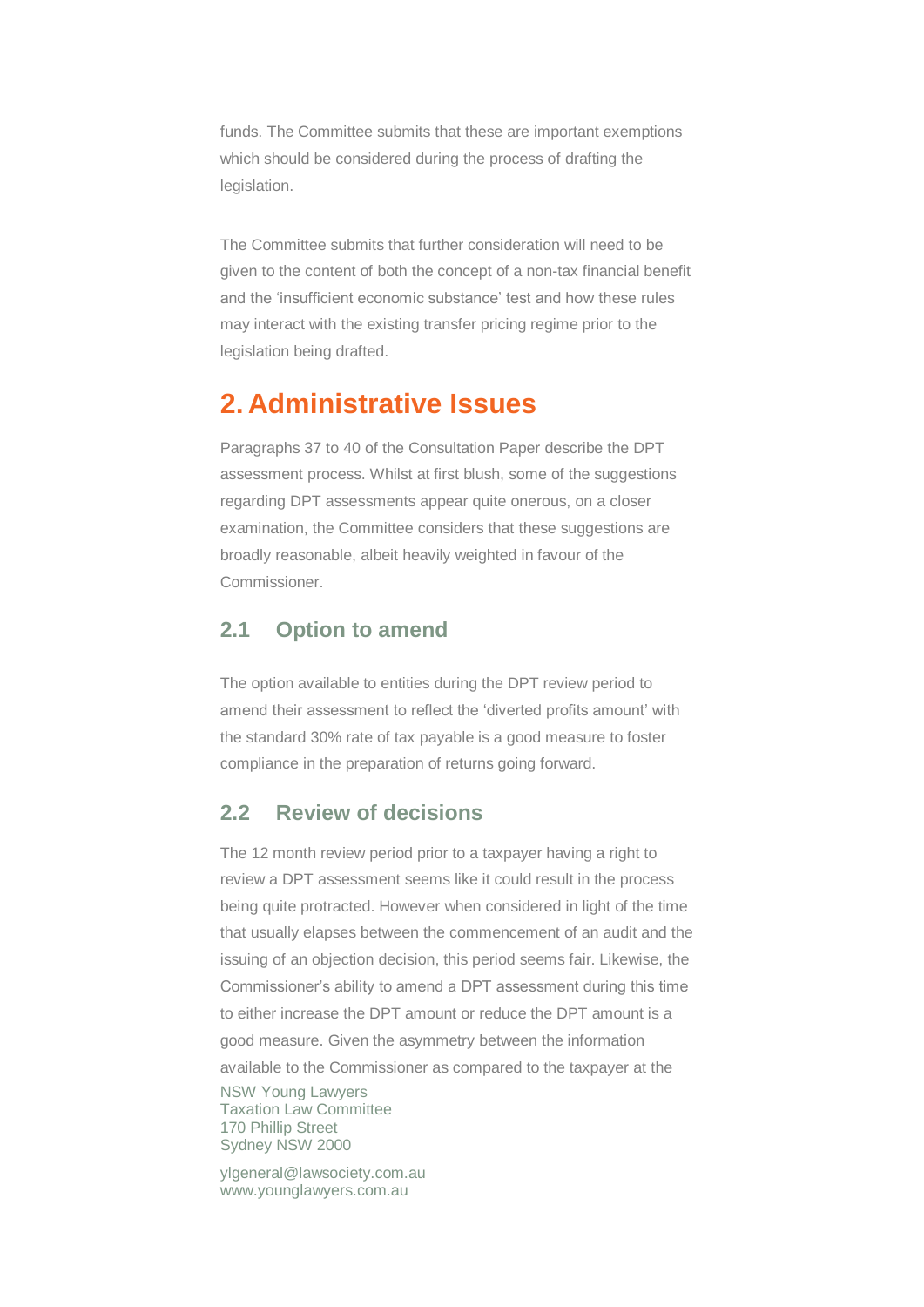time of issuing a DPT assessment, it is important that during the review period, and once further information has been obtained, that the Commissioner has the ability to amend his original DPT assessment to take account of further facts which may come to light.

In terms of the practicalities of a taxpayer reviewing a decision regarding a DPT assessment, as noted above, the Consultation Paper seems to give the Commissioner broad ranging powers to determine whether there is insufficient economic substance to a transaction and to determine whether there is a non-tax financial benefit. The broad ranging nature of this discretion may make it difficult for a taxpayer to challenge a DPT assessment in Court or in the Administrative Appeals Tribunal. The Committee submits that there should be an indicative list of factors which the Commissioner may have regard to in the legislation (or at least in the form of guidance for internal administrative procedures that ATO officers are bound to follow). Having more defined guidelines may also help boost compliance.

#### **2.3 Sixty day representation period**

The Committee submits that a representation period of 60 days from when a provisional DPT assessment is issued until a final DPT assessment is issued, may not be long enough for taxpayers to collate and provide all the information to the Commissioner upon which it may seek to rely in disputing a provisional DPT assessment. Accordingly, consideration should be given to the possibility of a longer representation period, or providing taxpayers with a right to extend the representation period, should they require more time to collate their information.

#### **2.4 Payments and interest**

At paragraph 38 of the Consultation Paper there is a discussion of an interest charge being applicable to DPT assessments. Paragraph 47 also states that, in accordance with the usual practice, a taxpayer will be required to pay a DPT assessment within 21 days of it being issued. As any interest charge may form part of any DPT assessment

NSW Young Lawyers Taxation Law Committee 170 Phillip Street Sydney NSW 2000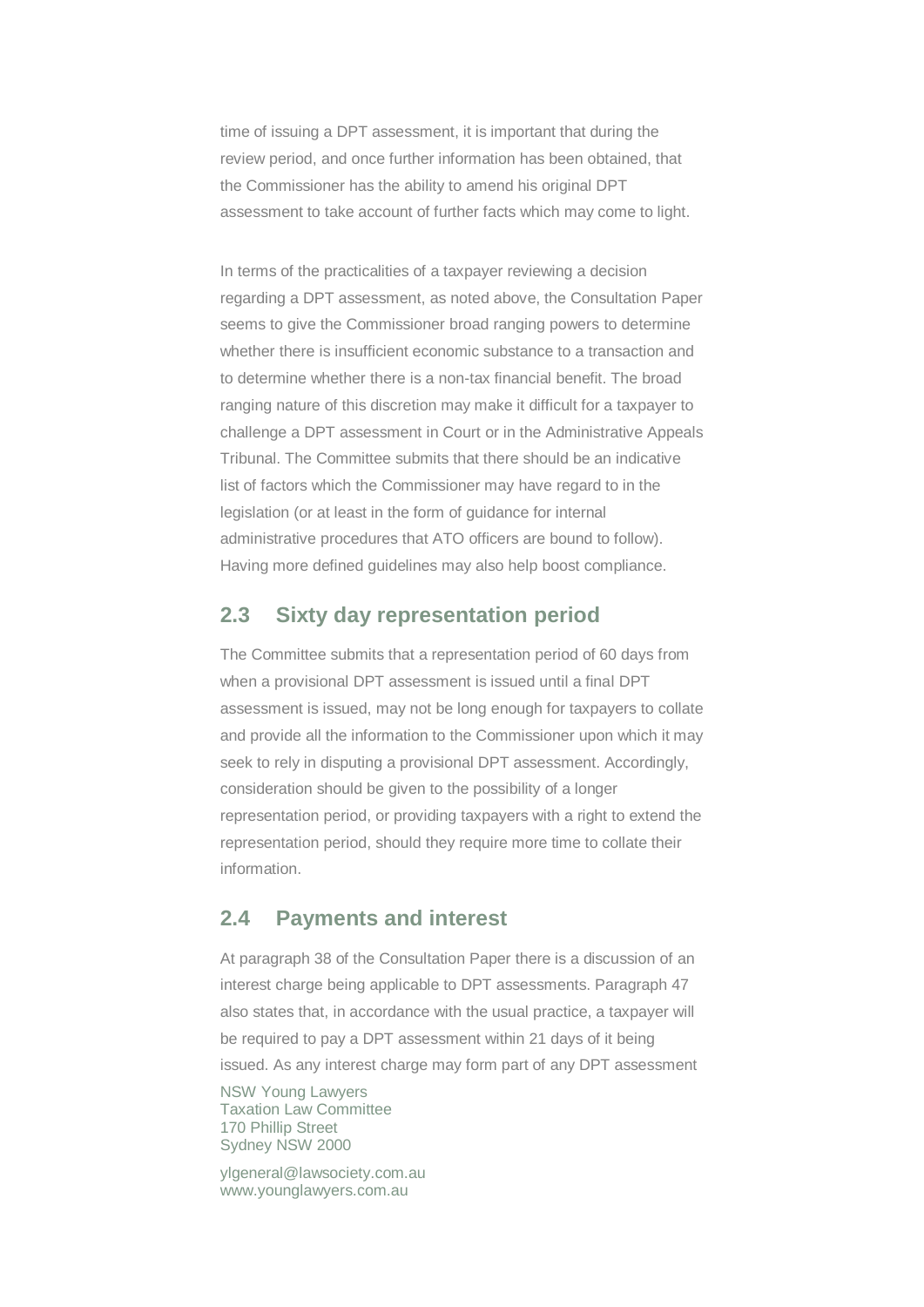(and also be payable upfront), and in light of the Commissioner's power to reduce the amount of his DPT assessment, the Committee submits that the standard regime of interest being payable by the Commissioner on overpayments by a taxpayer should be applicable. That is, where the Commissioner has assessed a taxpayer on an amount more than he should have, the taxpayer should be entitled to some form of compensation. In relation to the timeframe for payment, the Committee considers 21 days to be fair, as a taxpayer will have up to 90 days from the issuing of a provisional DPT assessment until the final DPT assessment is issued.

#### **2.5 Reverse Onus**

In some respects, the administrative process leading up to the issuing of a DPT assessment and in particular, the issuing of a provisional DPT assessment does place a taxpayer under a heavy burden to disprove the factual basis upon which a provisional DPT assessment is based. As the DPT is a punitive measure, it is the Committee's view this is not overly harsh or burdensome because in many respects it is similar to the Commissioner's existing powers to issue a default assessment under section 167 of the *Income Tax Assessment Act 1936* (Cth), which then requires a taxpayer to provide information to show what the correct amount of the assessment should be. However, as there is a heavy burden on the taxpayer to alter a provisional or final DPT assessment, administrative guidance is needed to ensure ATO officers exercise their powers in a fair and consistent manner.

#### **2.6 Privilege**

NSW Young Lawyers Taxation Law Committee 170 Phillip Street Sydney NSW 2000 As noted above, one potential issue which may arise is where a taxpayer has information which may show that a DPT assessment (provisional or otherwise) is incorrect. However, the information is subject to legal professional privilege. This may be of particular concern especially during the first few years after the implementation of the DPT where taxpayers may have obtained legal advice regarding certain transactions or existing inter-group arrangements. The Committee submits that there should be some protection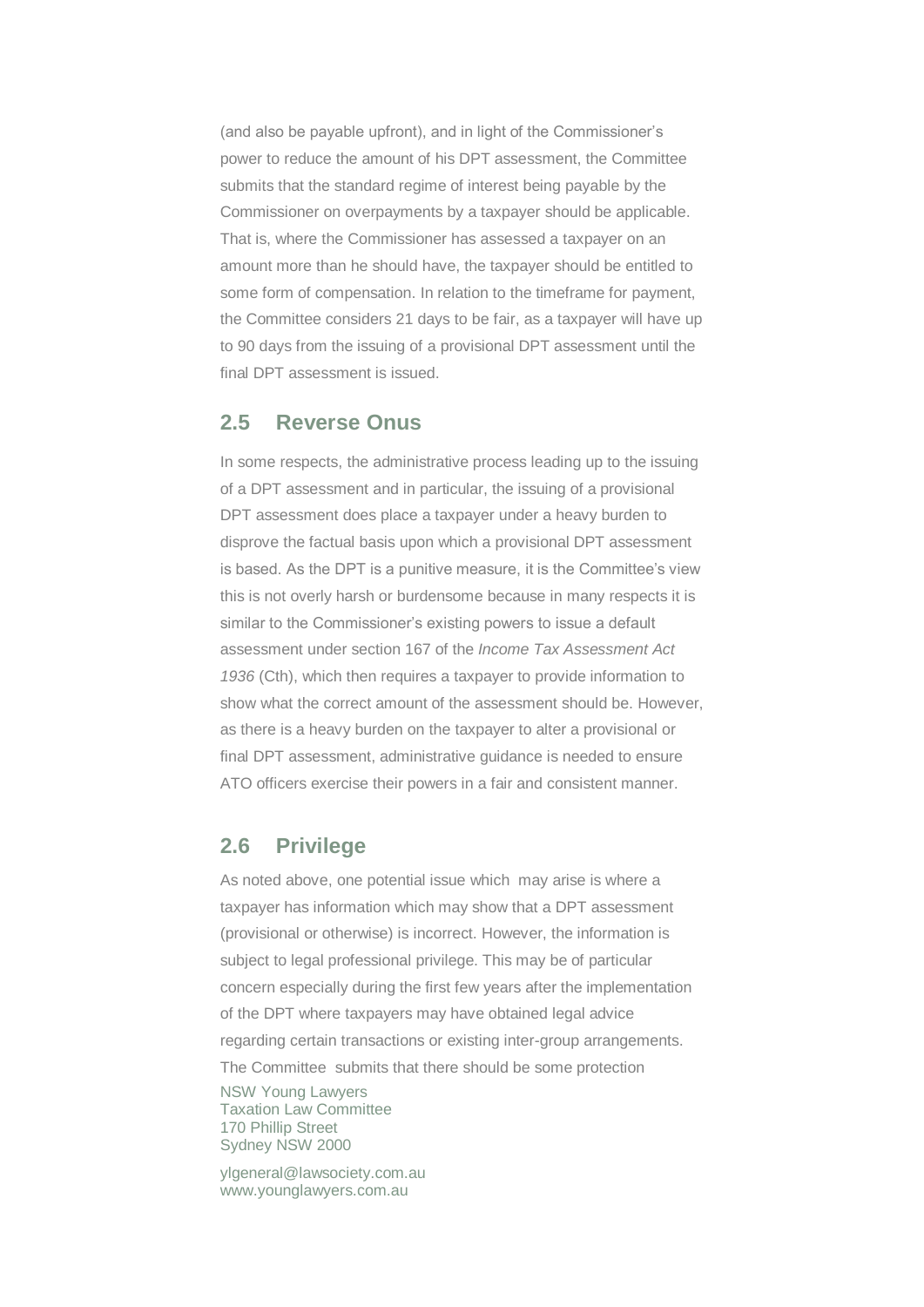available for taxpayers who are faced with a choice of either submitting to a DPT assessment or waiving their rights in relation to privileged material.

The Committee further submits that there should be a legislatively or administratively entrenched principle regarding 'limited waiver' of privilege where taxpayers can provide documents to the ATO for the limited purpose of the ATO conducting a DPT review and on the express proviso that the documents remain confidential and subject to legal professional privilege. As a taxpayer is not compelled to provide these documents (as would be the case in response to a section 353- 10 notice), the Committee is of the view that the existing administrative guidance in place for resolving privilege claims in the context of the Commissioner's compulsive powers is not capable of being adapted to DPT assessments.

### **3. Conclusion**

In conjunction with the MAAL introduced last year, the Committee submits that the introduction of the DPT could have the effect of discouraging foreign investment in Australia and may prompt existing foreign investors to restructure their businesses to move operations offshore. The reality of increased taxation and threat of a penalty rate of tax is that companies investigated by the ATO may discontinue their investment in Australia or pass on any additional costs to their Australian customers. This in turn could have a significant effect on the Australian economy and economic growth. The DPT will need to be carefully drafted so as to not discourage investment whilst still achieving its policy objectives; namely to target entities avoiding tax in Australia on their Australian sourced taxable income through profit shifting arrangements.

To ensure the DPT strikes the right balance, further consideration will need to be given to various elements such as the concepts of 'non-tax financial benefit', the 'insufficient economic substance' test and how

NSW Young Lawyers Taxation Law Committee 170 Phillip Street Sydney NSW 2000